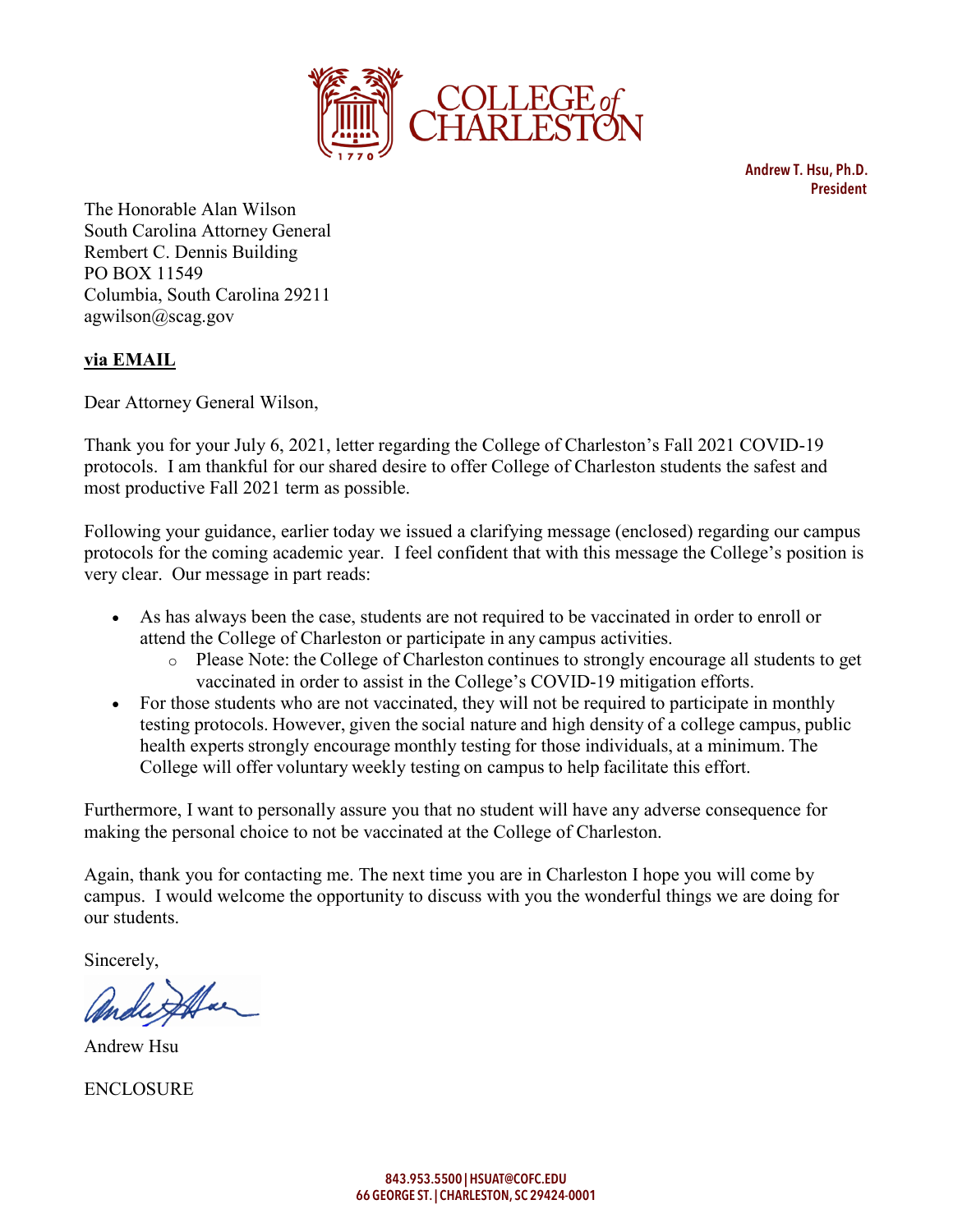

Andrew T. Hsu, Ph.D. President

cc: Jeff Young (via email), Chief Deputy Attorney General David Hay (via email), Chair of the Board Paul Patrick (via email), Chief of Staff Angela Mulholland (via email), General Counsel